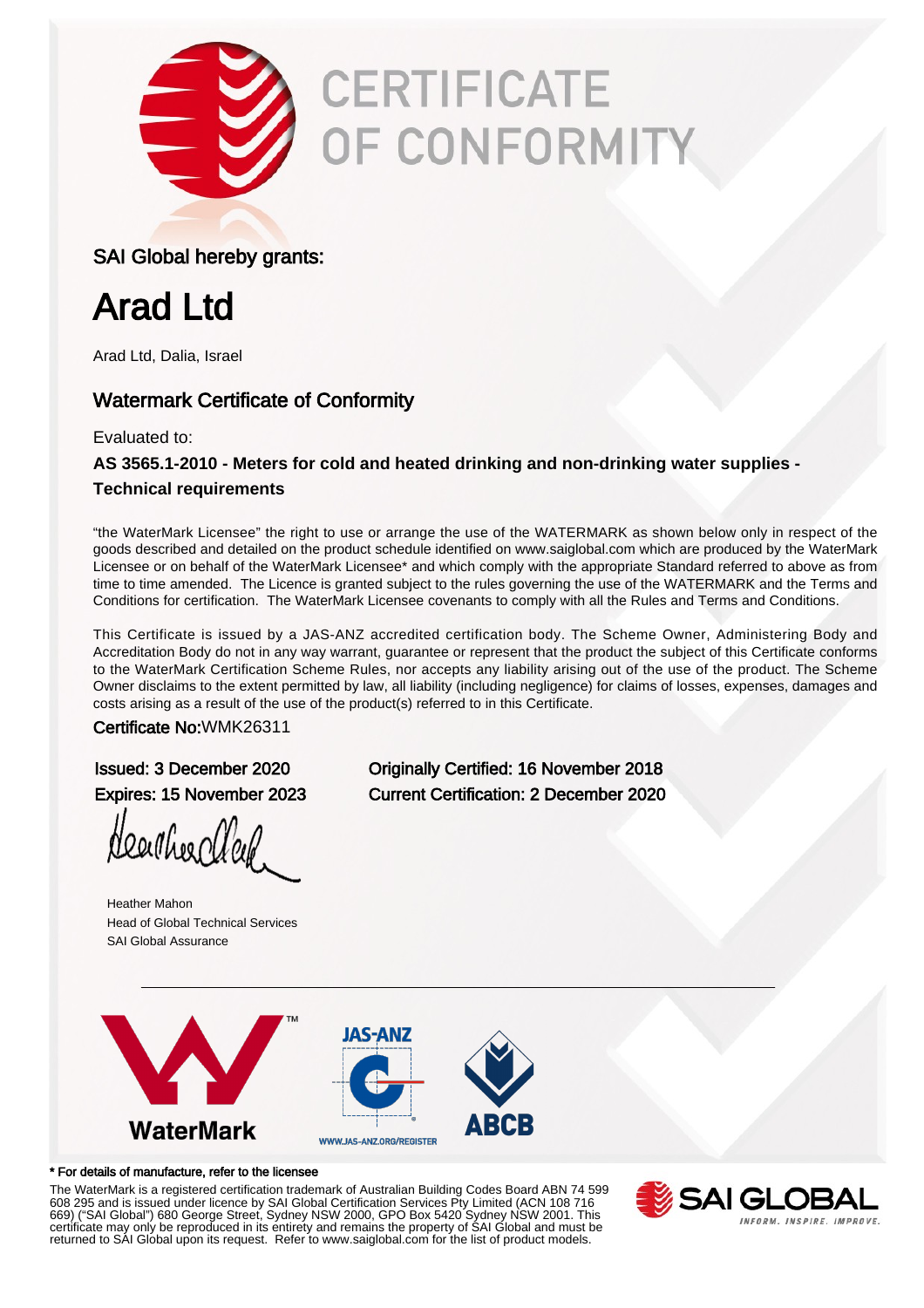# **SCHEDULE TO CERTIFICATE OF CONFORMITY**

### SAI Global hereby grants:

# Arad Ltd

Arad Ltd, Dalia, Israel

### Watermark Certificate of Conformity

Evaluated to:

AS 3565.1-2010 - Meters for cold and heated drinking and non-drinking water supplies - Technical requirements

Model identification of the goods on which the WATERMARK may be used:

| <b>Model Identification</b>            | <b>Model Name</b> | <b>Brand Name</b> | <b>Product Description</b> | Date Endorsed |
|----------------------------------------|-------------------|-------------------|----------------------------|---------------|
| Octave iron DN100<br>$Q3 = 100$        | Octave            | Arad Ltd.         | Ultrasonic water-<br>meter | 30 Jan 2020   |
| Octave iron DN150<br>$Q3 = 250$        | Octave            | Arad Ltd.         | Ultrasonic water-<br>meter | 30 Jan 2020   |
| Octave iron DN200<br>$Q3 = 400$        | Octave            | Arad Ltd.         | Ultrasonic water-<br>meter | 30 Jan 2020   |
| Octave iron DN250<br>$Q3 = 1000$       | Octave            | Arad Ltd.         | Ultrasonic water-<br>meter | 30 Jan 2020   |
| Octave iron DN250<br>$Q3 = 630$        | Octave            | Arad Ltd.         | Ultrasonic water-<br>meter | 30 Jan 2020   |
| Octave iron DN300<br>$Q3 = 1000$       | Octave            | Arad Ltd.         | Ultrasonic water-<br>meter | 30 Jan 2020   |
| Octave iron DN300<br>$Q3 = 630$        | Octave            | Arad Ltd.         | Ultrasonic water-<br>meter | 30 Jan 2020   |
| Octave iron DN40<br>$Q3 = 40$          | Octave            | Arad Ltd.         | Ultrasonic water-<br>meter | 30 Jan 2020   |
| Octave iron DN50<br>$Q3 = 40$          | Octave            | Arad Ltd.         | Ultrasonic water-<br>meter | 30 Jan 2020   |
| Octave iron DN65<br>$Q3 = 40$          | Octave            | Arad Ltd.         | Ultrasonic water-<br>meter | 30 Jan 2020   |
| Octave iron DN80<br>$Q3 = 63$          | Octave            | Arad Ltd.         | Ultrasonic water-<br>meter | 30 Jan 2020   |
| Octave Polymer DN40<br>$Q3 = 40$       | Octave            | Arad Ltd.         | Ultrasonic water-<br>meter | 30 Jan 2020   |
| Octave Polymer DN50<br>$Q3 = 40$       | Octave            | Arad Ltd.         | Ultrasonic water-<br>meter | 30 Jan 2020   |
| Octave stainless steel<br>DN100 Q3=100 | Octave            | Arad Ltd.         | Ultrasonic water-<br>meter | 30 Jan 2020   |
| Octave stainless steel<br>DN150 Q3=250 | Octave            | Arad Ltd.         | Ultrasonic water-<br>meter | 30 Jan 2020   |

Certificate No: WMK26311 Issued Date: 3 December 2020

This schedule supersedes all previously issued schedules

#### \* For details of manufacture, refer to the licensee

The WaterMark is a registered certification trademark of Australian Building Codes Board ABN 74 599 608 295 and is issued under licence by SAI Global Certification Services Pty Limited (ACN 108 716 669) ("SAI Global") 680 George Street, Sydney NSW 2000, GPO Box 5420 Sydney NSW 2001. This certificate may only be reproduced in its entirety and remains the property of SAI Global and must be returned to SAI Global upon its request. Refer to www.saiglobal.com for the list of product models.